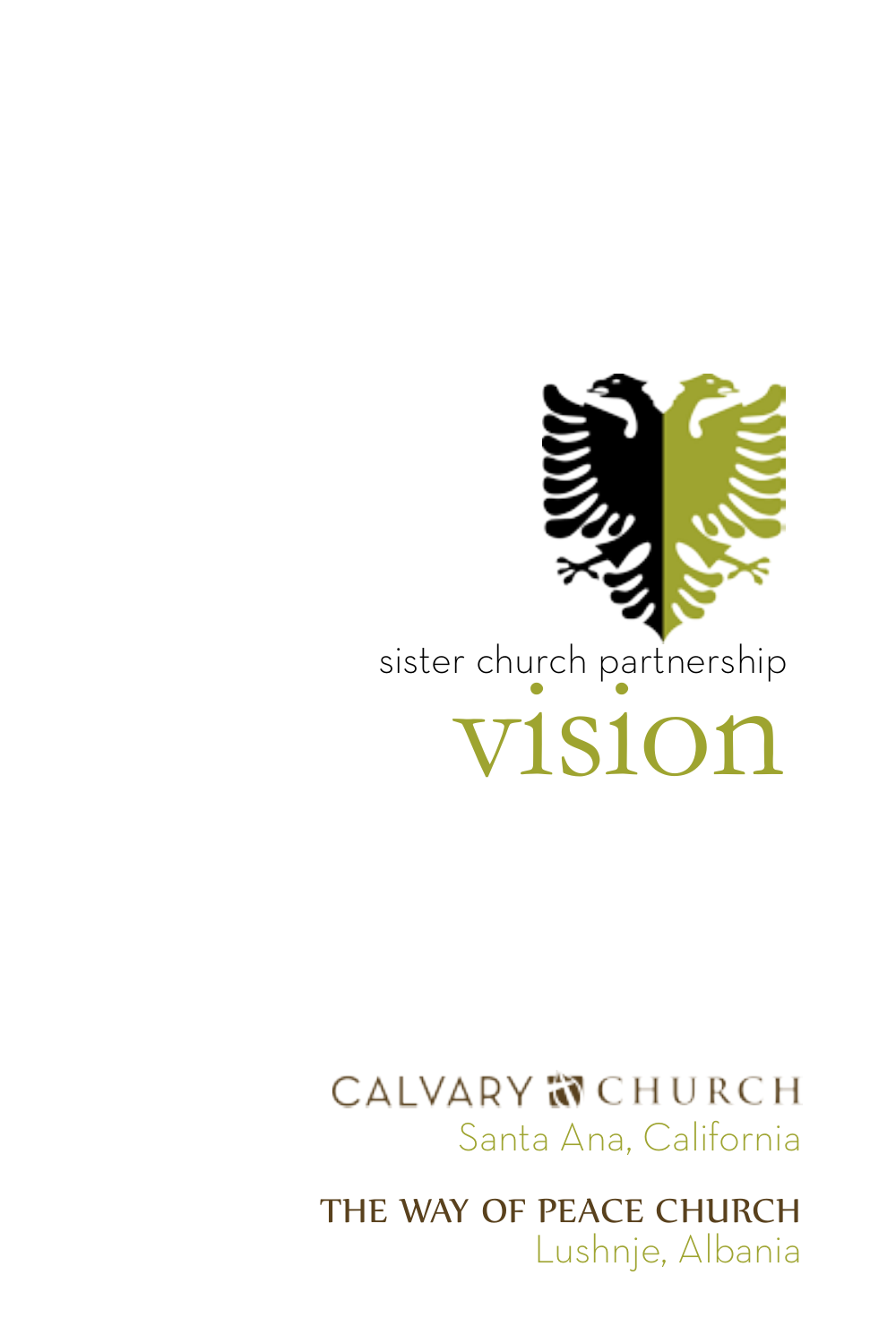You are the salt of the earth ...

### you are the light of the world. Matthew 5:13-14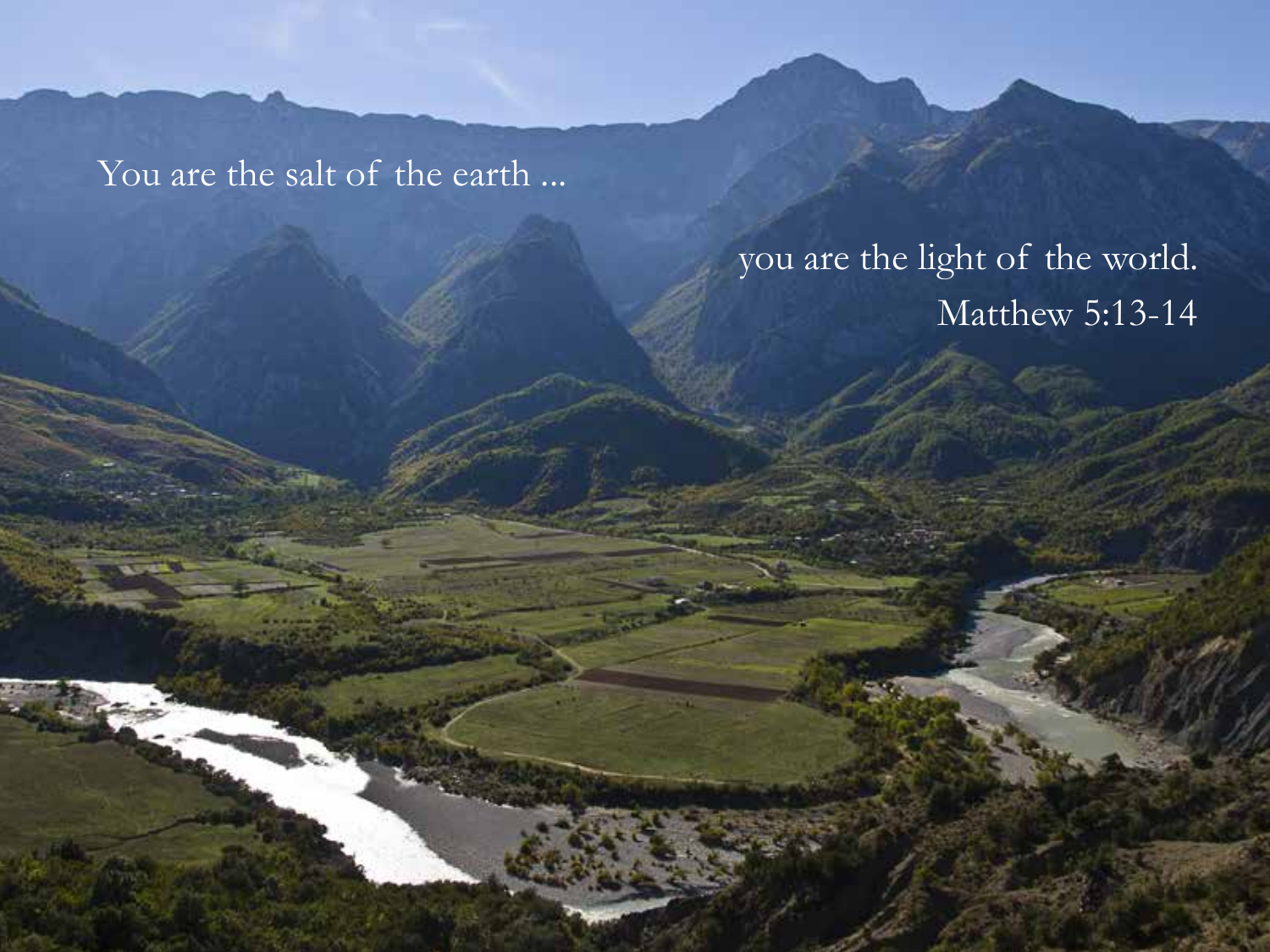### and its heart for Missions CALVARY church

From its beginnings in 1931 Calvary Church has been passionate about starting churches and taking the gospel to those who haven't heard.

#### In Calvary Reach Global Missions Policy it states:

*Calvary Church desires to take the Gospel Message to those who have not heard, encourage those believers who are persecuted, equip those of the body who do not have the resources and opportunities that we possess.* 

Our mission has always been to mobilize God's people and engage the unreached in order to establish reproducing churches.

#### Calvary's goals are:

*To have the Bible in the language of every people group To have a missionary go to every unreached/unengaged people group To plant a church in every least reached village around the world*



*Reaching the unreached has always been at the very heart of Calvary Church.*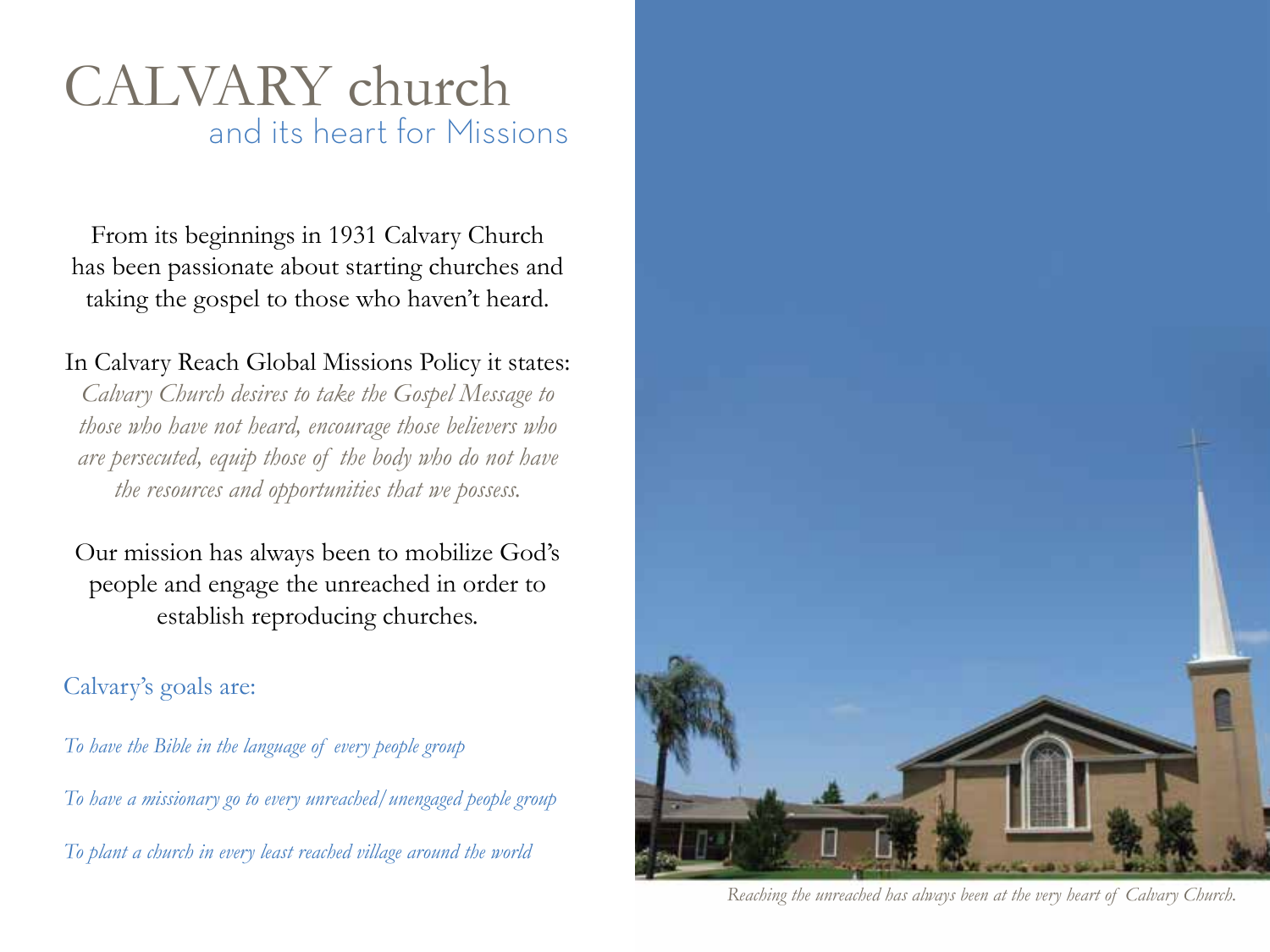

## and its need for Christ Albania

In 1967 Albania became the first declared Atheist country in history.

Its constitution stated in Article 37, *"The state recognizes no religion, and supports atheistic propaganda in order to implant a scientific materialistic worldview in people".* 

In 1990 Albanian communism fell, and with it freedom of religion returned, but the effects of its past are still felt.

Today, religion plays a role in only 39%\* of the lives of all Albanians, with more than half of those adhering to Islam.

Albania is currently being strategically targeted by Islam. Calls of worship to Allah ring out five times a day from large towers in every village in Albania.

We want to change this by sending Albanian missionaries, pastors and leaders to reach these villages for Christ.

*\*According to a 2011 census*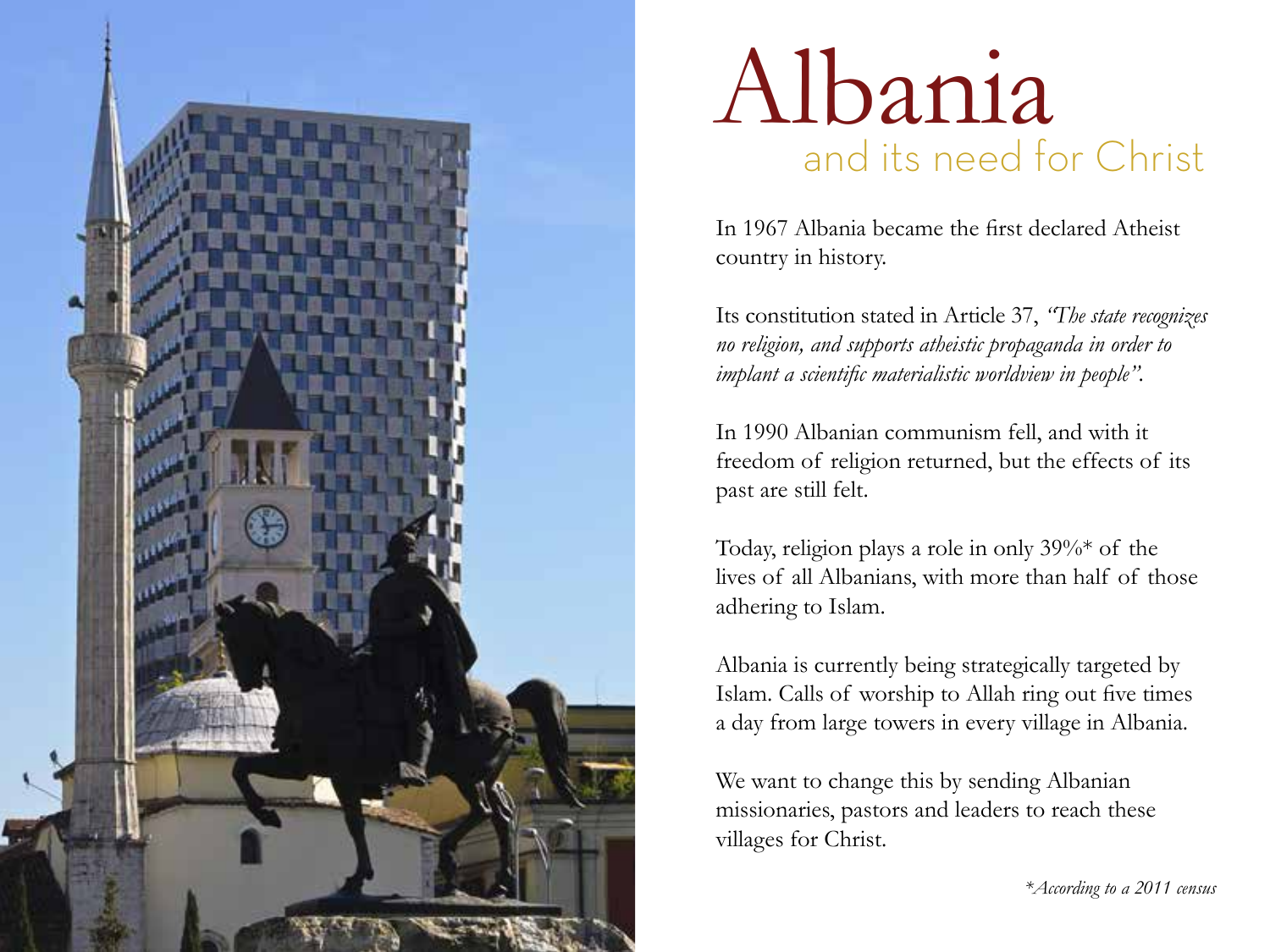## The Way of Peace Church Calvary &

Since 2001, Calvary has been involved in Albania. Our first contact was through Vladimir Devishi, a linguist who came to Christ through a missionary living in Albania. Vladimir's life change set him on a new course, translating the New Testament into a Muslim friendly Albanian, which Calvary helped print and distribute.

Through Vladimir, we made several short term trips to Albania including a team of High School Students led by Chuck Ball, and Calvary staff Matt & Marie Doan and Victor & Kim Estrada.

Their team served with Vladimir's contact and friend, Pastor Berti Dosti, along with children and parents from The Way of Peace Church in Lushnje, Albania.

During the 20th Anniversary of The Way of Peace Church celebration in August 2013, Pastor David Mitchell, Liz Gold, Harold Stephens, and Chuck Ball met with Pastor Berti, and the seeds of a new sister church partnership began.



High School Short Term Team, 2004



20th Anniversary Team, 2013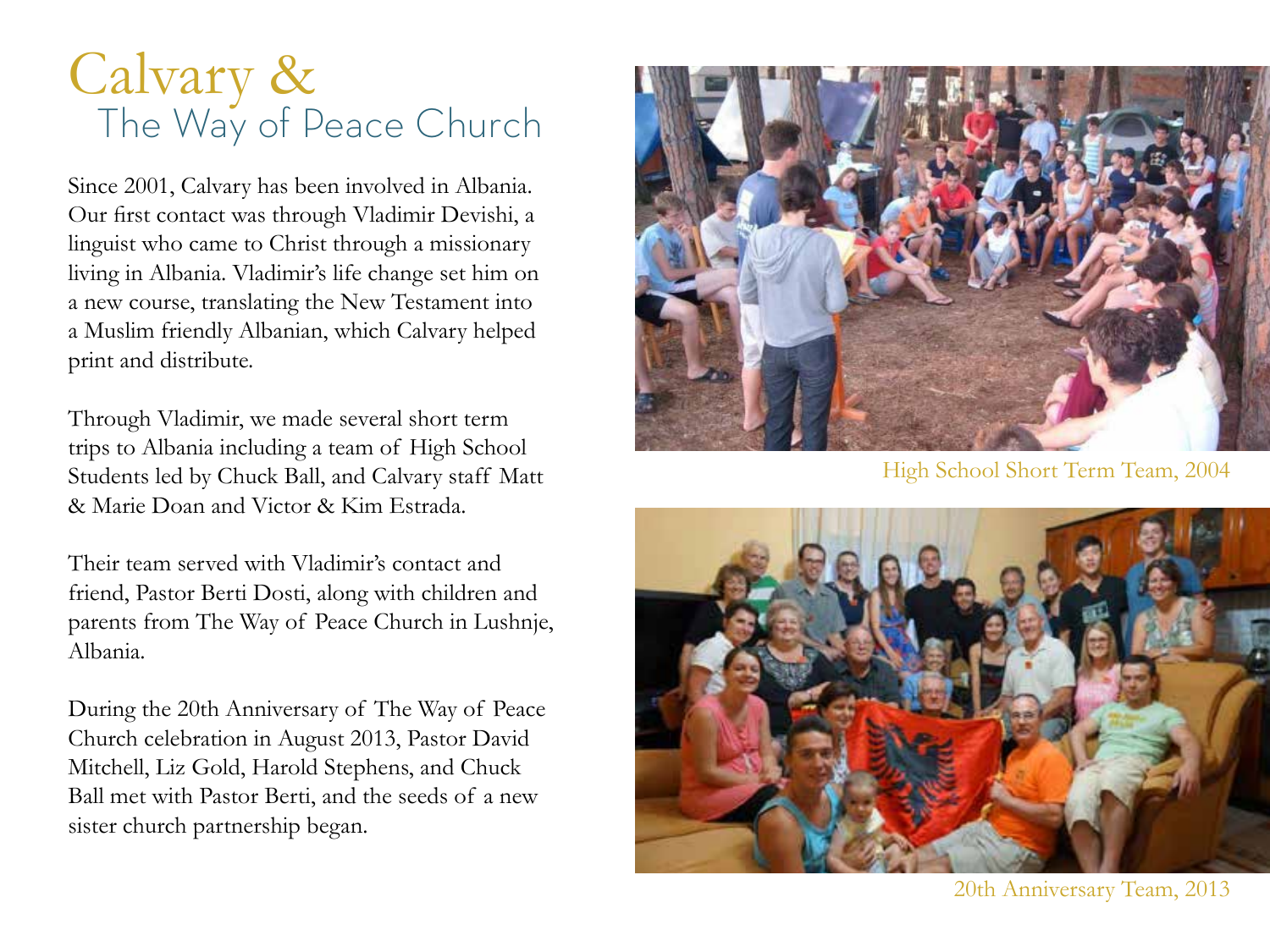

## PARTNERING TO REACH ALBANIA

After months of prayer and multiple discussions with the Calvary Church Reach Global Missions Team and Elder Board, the spark that began that night in Pastor Berti's home became the vision for Calvary Church to begin a sister church partnership with The Way of Peace Church. A vision to plant churches in Albania.

God's plan, for the growth of His children and His Kingdom, is the church.

The Way of Peace Church (WPC) began 20 years ago. It is now a growing church that reaches out to its community and surrounding areas with its great servant's heart.

Pastor Berti desires its leadership to grow deeper spiritually and has asked Calvary to help that happen in a Sister Church partnership through:

- *Leadership Development and Training*
- *Church Planting Resources*
- *A Variety of Short Term Teams*
- *Community Development*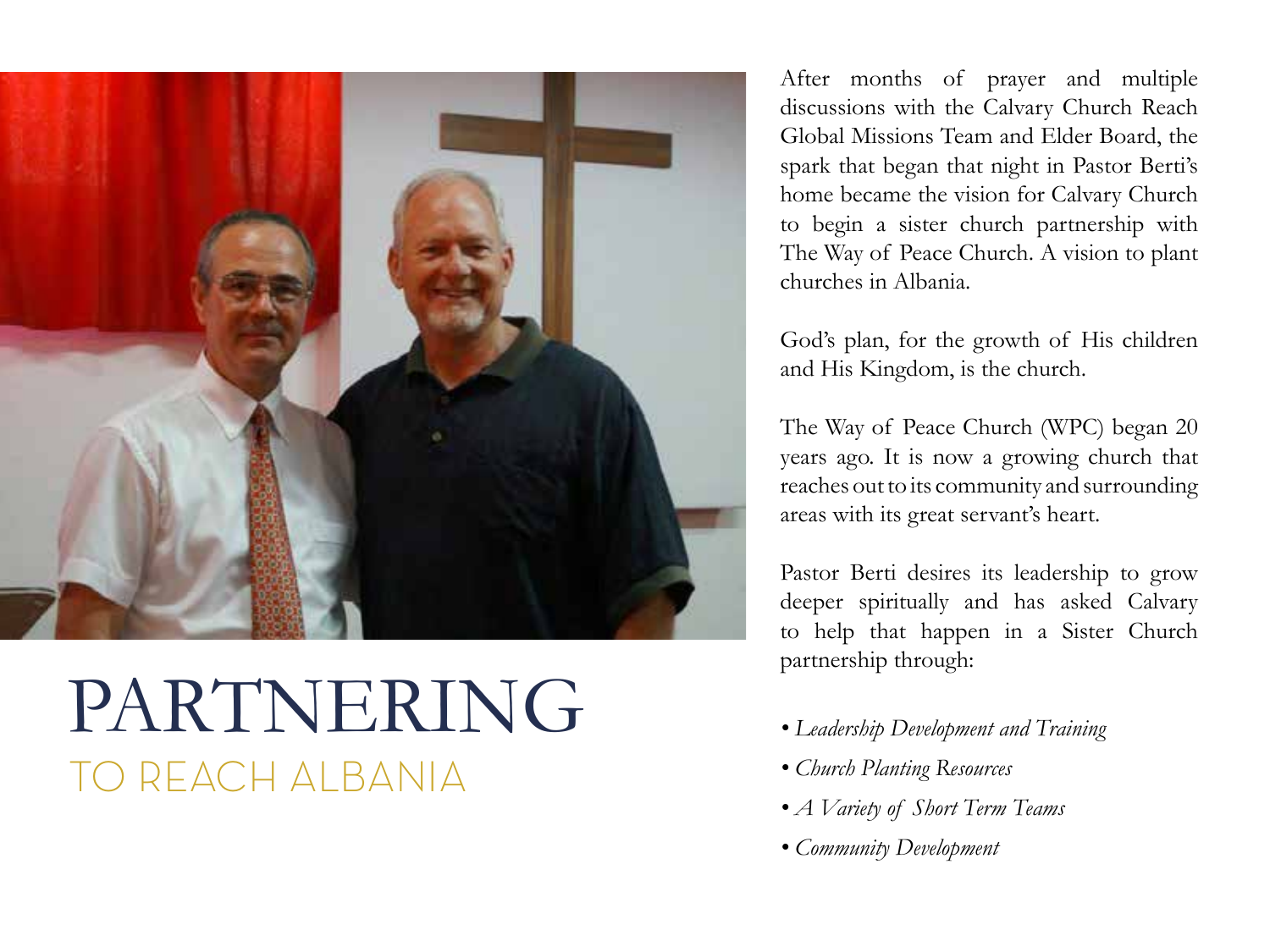

Eastern Europe is at a spiritual crossroads. Will it become a region dedicated to Islam like Northern Africa and the Middle East? Will it return to its atheistic ideals of a generation ago? Or will Eastern Europe embrace the Good News of Jesus and see life, community and a national transformation?

We believe Albania, a modest country with humble people, is ready to embrace the Gospel. Now is the time to partner with our Albanian brothers and sisters in Christ and see pastors trained, leaders developed, churches planted and the Gospel transform lives.

Let's join together to see Albania and our world reached for Jesus Christ!

*" Tani atij që, sipas fuqisë që vepron në ne, mund të bëjë jashtë mase më tepër nga sa kërkojmë ose mendojmë, atij i qoftë lavdia në kishën në Krishtin Jezus për të gjitha brezat, në jetë të jetëve. Amen." Efesianëve 3:20-21*

*"Now to Him who is able to do far more abundantly beyond all that we ask or think, according to the power that works within us, to Him be the glory in the church and in Christ Jesus to all generations forever and ever. Amen." Ephesians 3:20-21*

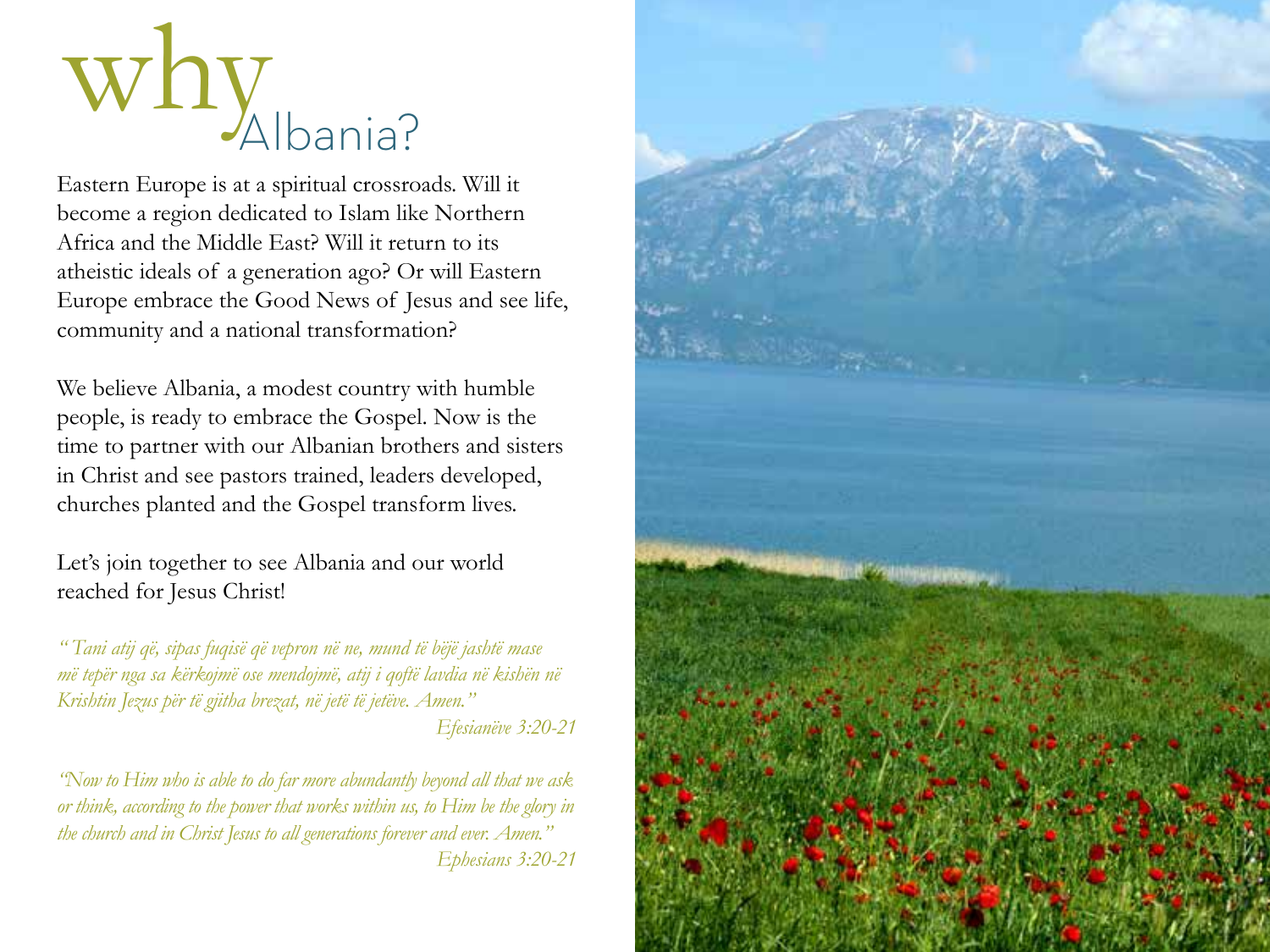

# PRAY for ourAlbania Partnership

• Please pray for our Elders and other spiritual Leaders from Calvary Church who will go to Albania, and the leaders that they will invest in for God's Kingdom.

• Pray that the Albanian leaders will desire to grow through mentorship and on-line training.

• Pray for those Calvary members who will go on short term trips and be salt and light in Albania.

• Pray for a godly missions minded man of God's choosing to intern at The Way of Peace Church.

• Pray for urgency and long term commitment from Calvary Church to this vision.

• Pray that the Albanian church will powerfully impact and influence other ministries here at Calvary Church and in Orange County.

• Pray that many in Albania will come to know Jesus Christ as their Lord and Savior through this partnership.